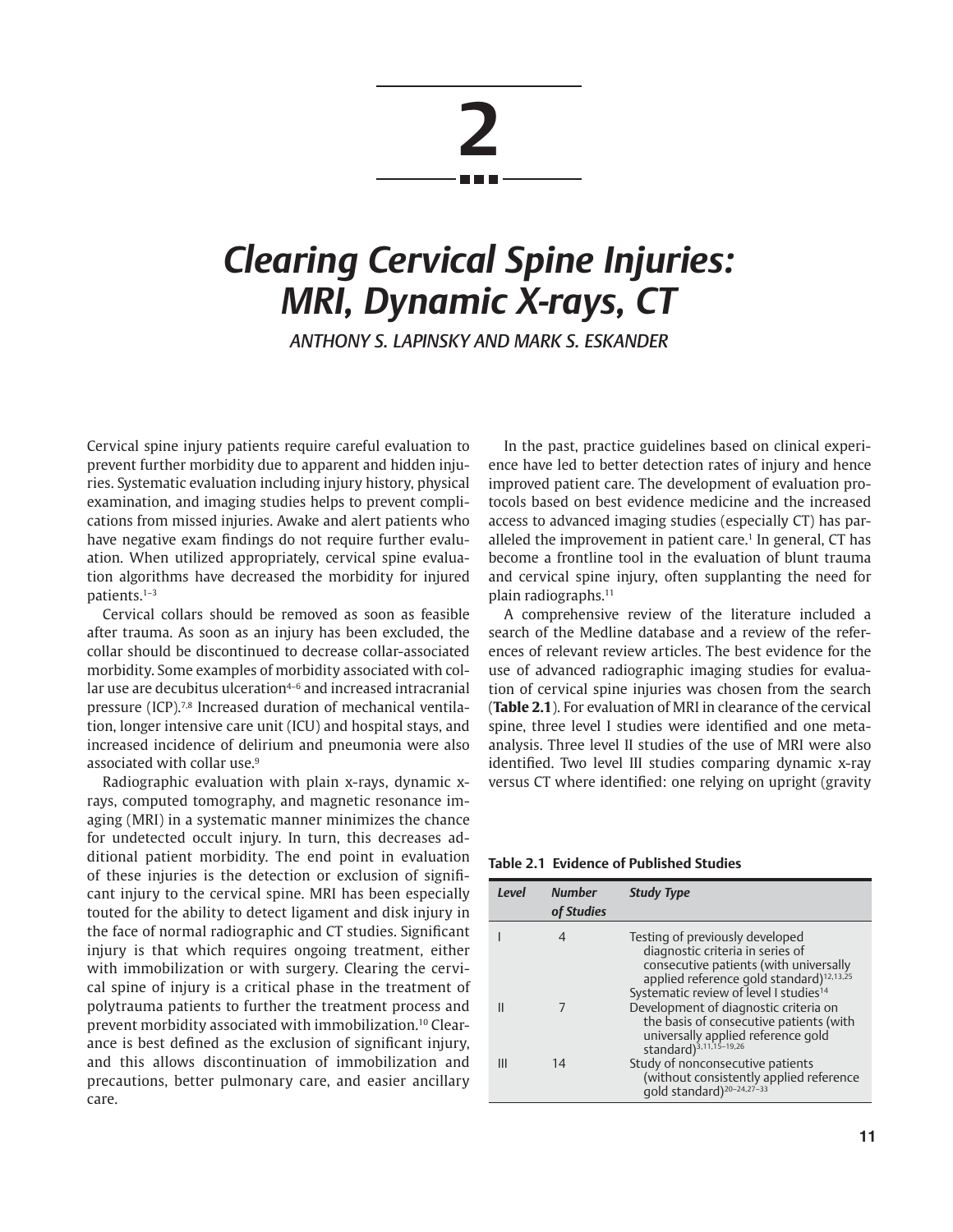added) x-ray and the other manual flexion and extension range of motion x-rays. Lastly, the efficacy of CT to detect the extent of injury is well described in multiple level III retrospective comparative studies versus both plain x-ray and MRI.

# **Magnetic Resonance Imaging** ■

# **Level I Studies**

There are two level I prospective diagnostic protocols utilizing MRI in the clearance of cervical spine injuries. Clinically nonevaluable patients without demonstrable neurological injury or deficit were evaluated with an MRI scan after a normal CT scan or an x-ray.

Benzel et al<sup>12</sup> reported on 174 patients of whom 62 were found to have abnormal findings on MRI. Two of those patients underwent operative stabilization treatment, and the others were treated with cervical orthoses. All of these patients had stable flexion-extension radiographs at 1 to 3 months follow-up. The negative MRI patients had their prophylactic cervical immobilization discontinued after the negative scan. No complications were noted in the cohort at final follow-up. The negative predictive value (NPV) for MRI was 100%, and there were no falsenegatives.

Schuster et al<sup>13</sup> reported on 120 patients who were obtunded but without apparent clinical neurological injury. All patients had a normal x-ray or CT scan and persistent neck pain or significant mechanism for injury. Fifteen patients were treated in a cervical collar for soft tissue injury noted on their MRI scan, and the remaining 105 patients with normal MRI scans had their cervical collar removed. Final follow-up revealed no complications. Again, the NPV was 100%, and there were no false-negatives.

Muchow at al<sup>14</sup> performed a meta-analysis in studies all with greater than 30 patients. Inclusion and exclusion criteria were homogeneous, and imaging (MRI) studies were performed within 72 hours in three studies, in less than 48 hours in two studies, and within 24 hours in the final study. Overall, a normal MRI had an NPV of 100%, allowing discontinuation of immobilization in a timely manner.

# **Level II Studies**

Albrecht et al<sup>15</sup> described a retrospective study of 48 patients who were obtunded and underwent MRI after a negative x-ray and/or CT scan. A positive MRI was found in 27 patients. Twenty-one patients had a normal MRI scan and went on without complications. No false-negatives and an NPV of 100% were reported. However, poor follow-up (41%) was a deficiency of this study.

D'Alise et al<sup>16</sup> reported on 121 intubated patients who had cervical injury risk factors and a normal CT scan. Patients were excluded if they had abnormal x-ray findings, a CT abnormality, or evidence of neurological injury. Thirty-one patients had abnormal MRI scans, and eight underwent surgical stabilization; 23 others were lost to follow-up. Ninety patients had normal MRI scans, and the collar was removed. In addition, flexion and extension x-rays in these 90 patients were also normal. No false-negatives were found, and the NPV for MRI was 100%.

Keiper et al<sup>17</sup> treated 52 patients for whom MRI was obtained after CT disclosed no abnormality and question of injury remained. The MRI scan was abnormal in 16 patients, and four underwent operation; the others were treated with an orthosis. For those 36 patients with normal MRI, the collar was discontinued, and follow-up revealed no abnormalities. Again, there were no false-negatives, and the NPV was 100%.

Como at al<sup>18</sup> reported a prospective evaluation of 115 obtunded patients with a negative CT scan for acute cervical trauma in whom MRI of the cervical spine was subsequently obtained. Six injuries were identified on MRI, but no management changes occurred. Complications from cervical collar use in six patients occurred, but no complications due to transport or image acquisition occurred. Significant cost savings by eliminating the cervical spine MRI were estimated at \$250,000. The authors concluded that for patients with negative cervical spine CT, MRI did not affect the treatment plan and may be unnecessary.

Platzer et al<sup>19</sup> reported diagnostic criteria for the use of MRI to avoid a delay in diagnosis. Prospective patient evaluation was retrospectively analyzed for 118 patients. CT was most efficient in detecting skeletal injuries with a sensitivity of 100%. MRI was necessary to detect significant ligament injuries in 6% of patients.

# **Level III Studies**

Holmes et al<sup>20</sup> confirmed that MRI is superior at identifying spinal cord injury (SCI) and ligamentous injury and CT was better at significant bone injury detection.

Hogan et al<sup>21</sup> described a group of patients for whom a follow-up MRI scan was negative, which correlated with an initial negative CT scan.

Stassen et al<sup>22</sup> described a high percentage of obtunded patients (25%) with ligamentous injuries detected by MRI, but none required treatment beyond immobilization.

Sarani et al $23$  described a group of 46 obtunded patients with a normal CT scan of whom five had abnormal MRI results (four ligamentous and one herniated nucleus pulposis [HNP]); with the four ligamentous injuries treated with an orthosis for 6 weeks.

In patients with negative MRI findings for whom previous studies were inconclusive or negative for osseous injury, Horn et al<sup>24</sup> recommended clearance of the cervical spine.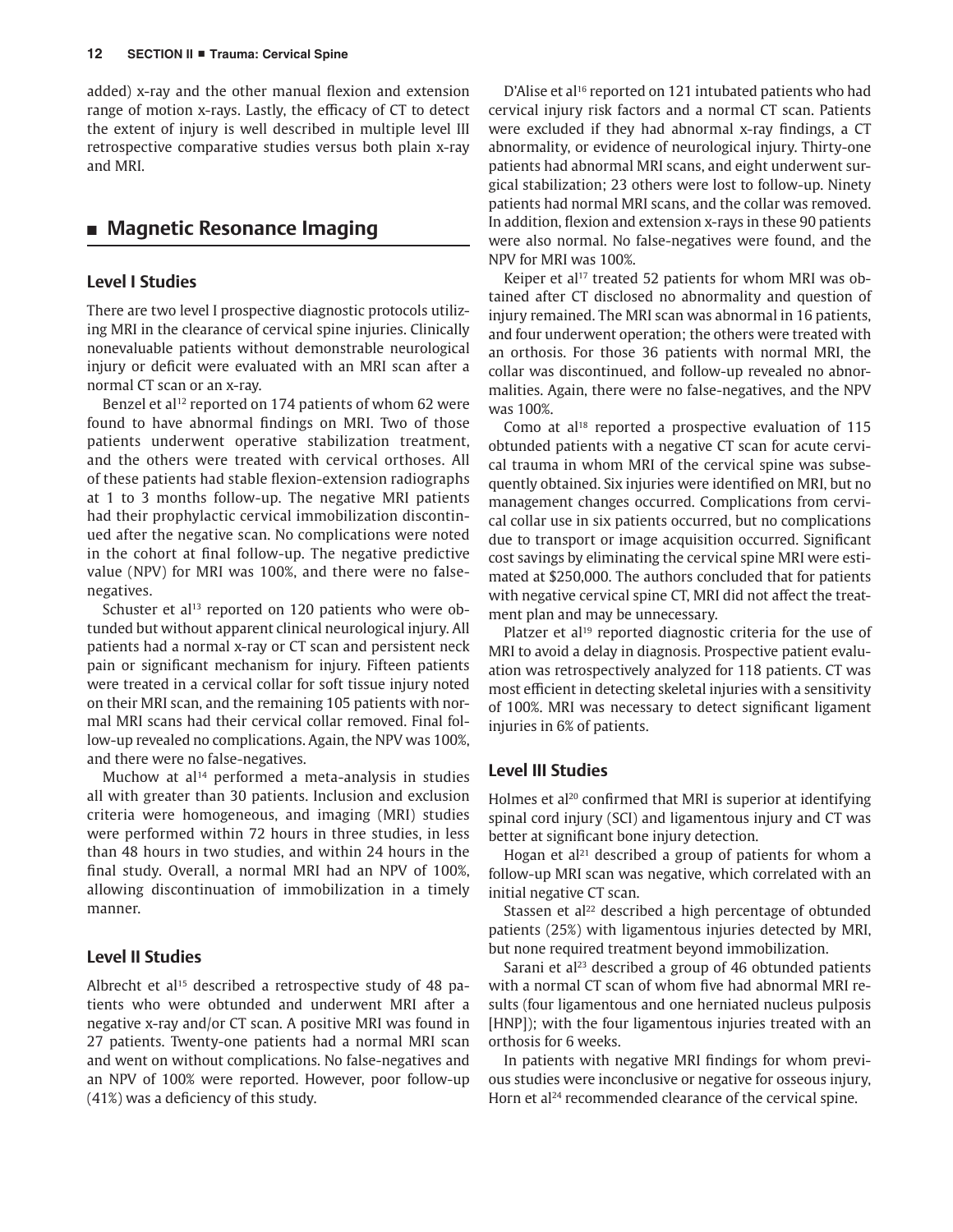# **Computed Tomography** ■

# **Level I Studies**

Schenarts et al<sup>25</sup> prospectively compared CT to plain x-ray in 1356 patients with altered mental status. In 70 patients, 95 injuries to the upper cervical spine were identified. Plain radiographs failed to identify 45% of the cervical spine injuries.

# **Level II Studies**

A retrospective cohort study was reported by Harris et al<sup>26</sup> to determine the frequency of injuries missed by initial CT of the cervical spine in 367 obtunded blunt trauma patients. The CT scan had an NPV of 99.7%. Only one patient out of 367 patients was eventually found to have an initially undetected injury through additional imaging. This patient had a cervical spinal cord contusion associated with posterior ligament injury and underwent no further treatment. In this study, the addition of an upright cervical spine radiograph used to test dynamic stability did not identify any further injuries. The only additional injury identified was found by clinical examination with impaired sensorimotor function with a confirmatory MRI scan, which revealed a posterior ligament injury and spinal cord contusion. The delay to obtain an upright cervical spine radiograph in the obtunded patient was 2.6 days after the initial CT scan.

Cooper and Ackland<sup>3</sup> performed a retrospective review at Alfred Hospital in Melbourne, Australia, demonstrating the superiority of CT imaging alone over plain x-rays, adjunctive dynamic flexion-extension x-rays, and MRI scanning in their trauma population. They reported that up to 16% of cervical spine injuries were missed by plain x-rays alone, which is similar to other reports in the literature.<sup>3,11,19</sup> There were no additional unstable injuries identified when dynamic flexion-extension x-rays were utilized when compared with injuries identified with helical CT reconstructions. Based on logistic concerns, such as complex transport requirements and image acquisition time, there were no advantages of MRI in detecting cervical disk and ligamentous injuries.

# **Dynamic Plain X-rays** ■

# **Level I Studies**

There are no level I studies available.

# **Level II Studies**

There are no level II studies available.

# **Level III Studies**

In another study from the Alfred Hospital, Padayachee et  $al<sup>27</sup>$  studied the optimal protocol for clearing the cervical spine in unconscious patients with traumatic brain injury. The study included 276 unconscious patients who underwent plain x-ray, CT scanning with three-dimensional (3-D) reconstructions, and dynamic flexion-extension xrays with fluoroscopy. Radiographic reports from a prospective ICU database were reviewed and were the focus of this study. The dynamic flexion-extension x-rays performed with fluoroscopy identified no new fractures or instability. False-negative results occurred in one patient on flexion-extension views, and false-positive results occurred in six patients. Dynamic flexion-extension x-rays were inadequate in nine patients. No injuries were identified as a consequence of performing dynamic flexion-extension x-rays.

Spiteri et al<sup>28</sup> found no advantage of dynamic cervical screening to helical CT in spinal clearance, and due to its redundancy, have abandoned its routine use.

Platzer et al<sup>19</sup> presented a comprehensive cervical spine imaging protocol to avoid unnecessary delays in the diagnosis of cervical injury. A spiral CT scan showed a sensitivity of 100% for detection of skeletal injury while a single cross-table lateral view x-ray achieved only a 63% sensitivity. Functional radiography and an MRI scan detected a significant ligamentous injury in 6% of patients. By utilizing their CT scan protocol, a delay in diagnosis was avoided.

Additionally, Anglen et al<sup>29</sup> reported that, although flexionextension x-rays are commonly inadequate, when properly performed, they have a high NPV. Griffiths et al<sup>30</sup> reported that 59% of flexion-extension studies were inadequate and that this, combined with a lack of cost-effectiveness, was the reason that use of this screening exam was discontinued for obtunded trauma patients. Bolinger et al $31$ concluded that bedside flexion-extension radiographs should no longer be utilized in the clearance of comatose patients due to the high number of inadequate studies. Insko et al<sup>32</sup> reported 30% of flexion-extension radiographs inadequate, but when no limits to range of motion (ROM) on physical exam were present, the false-negative rate was zero. Strict adherence to fluoroscopy protocol must be followed because Davis et al $33$  reported the complication of quadriplegia in one patient for whom a strict protocol was violated.

#### **Pearls**

<sup>•</sup> Level I, II, and III evidence suggests an exclusion of plain x-ray for the evaluation of suspected cervical spine injuries. The initial tool should be CT scan. As a secondary study, MRI can be used for definitive clearing of cervical spines. The obtunded patient with a normal CT scan and suspected injury is still a controversial area.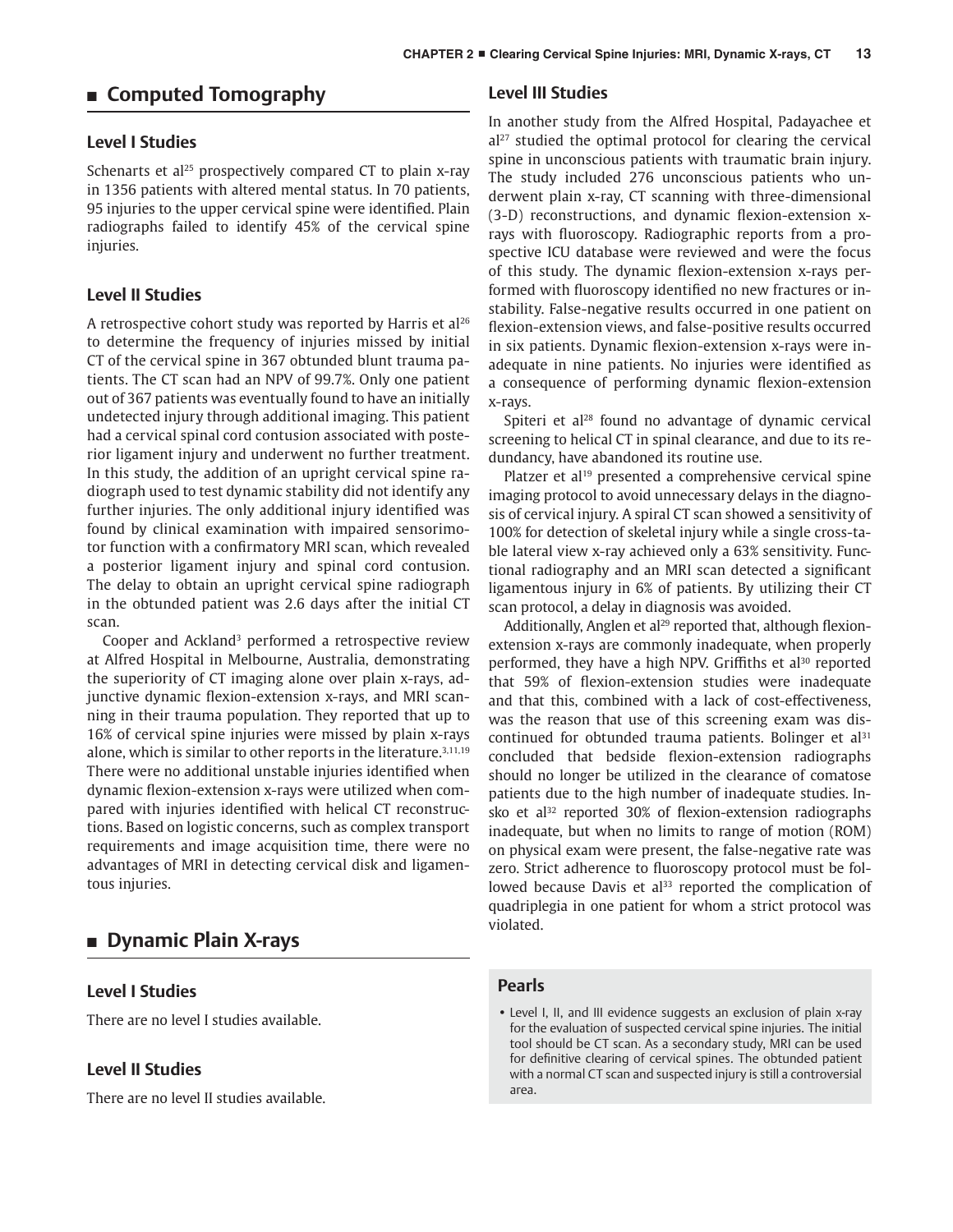# ■ Summary of Data

The literature suggests that MRI is highly sensitive in the detection of injury in the cervical spine, with a very high NPV. CT also appears to be a highly effective screening tool, with very few injuries undetected with this modality, especially when compared with plain radiographs.<sup>11</sup> CT of the cervical spine requires little extra time when added to a CT scan of the head during the initial trauma evaluation, and detection rates are very high.34–36 Those injuries that are not found on plain xray and CT appear to be detectable by MRI, and the true clinical significance of some of those detected injuries appears to be low, given the small numbers identified and even smaller percentage of patients requiring intervention to address those findings.37 The studies are summarized in **Table 2.2**.

Utilizing MRI to identify significant ligament and disk injuries impacts patients significantly given its high NPV. If the MRI scan is normal, significant injury is not likely present. Within the meta-analysis presented, only 15 patients in the cohort of 515 sustained injuries for which surgery was recommended. Although only 3% of patients were recommended for surgery based on MRI findings, the importance of a negative MRI in preventing unnecessary treatment is the greatest strength of MRI.10

# **Consensus Statements** ■

The Eastern Association for the Surgery of Trauma (EAST) guidelines are derived from level II and III evidence and EAST panel members' clinical opinion (level V evidence).<sup>1</sup> The EAST guidelines are the basis for many cervical spine immobilization practice guidelines and have recently undergone revision and updating from the approach of evidence-based medicine. The major shift has been the exclusion of plain x-ray for the evaluation of suspected cervical spine injuries, supplanted by CT. MRI is placed as an adjunctive study at the discretion of the treating institution. The nebulous scenario remains the obtunded patient with a normal CT scan and suspected injury.

# **Summary of Eastern Association for the Surgery of Trauma Practice Guidelines: 2009 Update: Identifying Cervical Spine Injuries Following Trauma**

- A. Removal of cervical collars:
	- 1. Collars should be removed as soon as feasible after trauma.
	- 2. In the patient with penetrating trauma to the brain: Immobilization in a cervical collar is not necessary unless the trajectory suggests direct injury to the cervical spine (CS).
	- 3. In awake, alert trauma patients without neurological deficit or distracting injury and without neck pain or

tenderness and with full range of motion of the CS: CS imaging is not necessary and the cervical collar may be removed.

- 4. All other patients in whom CS injury is suspected must have radiographic evaluation. This applies to patients with pain or tenderness, patients with neurological deficit, patients with altered mental status, and patients with distracting injury.
- B. Imaging
	- 1. Primary screening is axial computed tomography (CT) from occiput to T1 with sagittal and coronal reconstructions.
- 2. Plain radiographs should not be obtained.
- C. If CT of the CS demonstrates injury:
- 1. Obtain a spine consultation.
- D. If there is neurological deficit attributable to a CS injury:
	- 1. Obtain a spine consultation.
	- 2. Obtain an MRI scan.
- E. Options for the neurologically intact awake and alert patient complaining of neck pain with a negative CT scan:
	- 1. Continue the cervical collar.
	- 2. The cervical collar may be removed after a negative MRI scan.
	- 3. The cervical collar may be removed after negative and adequate flexion-extension films (level III).
- F. For the obtunded patient with a negative CT scan and gross motor function of the extremities:
	- 1. Flexion-extension radiography should not be performed.
	- 2. The risk:benefit ratio of obtaining an MRI scan in addition to CT is not clear, and its use must be individualized in each institution.
- G. Options are as follows:
	- 1. Continue cervical collar immobilization until a clinical exam can be performed.
	- 2. Remove the cervical collar on the basis of CT alone.
	- 3. Obtain an MRI scan.
	- 4. If the MRI scan is negative, the cervical collar may be safely removed.

# ■ Conclusions

As described in the original translation to English, The Hippocratic Oath states:

I will prescribe regimens for the good of my patients according to my ability and my judgment and never do harm to anyone.<sup>38</sup>

Guidelines for treatment of injury utilizing evidence-based medicine are a prerequisite based on the sworn intentions of all physicians and surgeons. The protocols for transport and evaluation of injured patients reflect these standards. The combination of physical exam, CT scan, and MRI scan enables the modern-day physician to gather individual patient data on which to guide patients through appropriate treatment.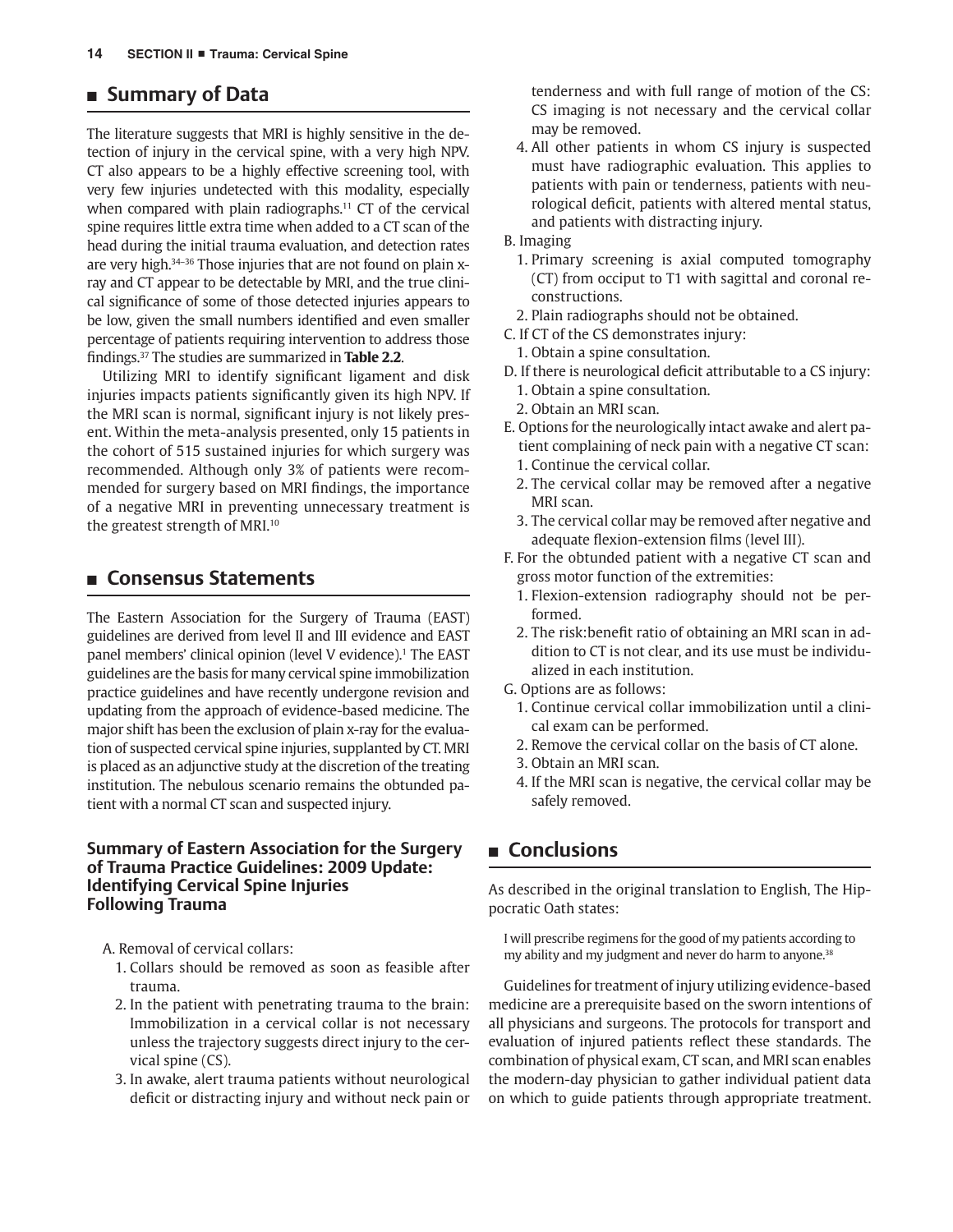#### **Table 2.2 Summary of Data Regarding Comparison of MRI, CT, and Plain Radiographs for Detecting Cervical Spine Injuries**

| <b>Study</b>                      | Level         | Imaging           | <b>Findings</b>                                                                                                                                                                                            |
|-----------------------------------|---------------|-------------------|------------------------------------------------------------------------------------------------------------------------------------------------------------------------------------------------------------|
| Benzel<br>$et$ al <sup>12</sup>   | I             | <b>MRI</b>        | The NPV for MRI was 100%,<br>and there were no false-<br>negatives.                                                                                                                                        |
| Schuster<br>et al <sup>13</sup>   | I             | MRI, CT,<br>x-ray | The NPV was 100%, and there<br>were no false-<br>negatives.                                                                                                                                                |
| Muchow<br>$et$ al <sup>14</sup>   | I             | <b>MRI</b>        | A normal MRI had an NPV<br>of 100%, allowing<br>discontinuation of<br>immobilization in a timely<br>manner.                                                                                                |
| Schenarts<br>et al <sup>25</sup>  | I             | CT, x-ray         | In 70 patients, 95 injuries to<br>the upper cervical spine<br>were identified. Plain<br>radiographs failed to<br>identify 45% of the<br>cervical spine injuries.                                           |
| Cooper<br>et al <sup>3</sup>      | $\mathsf{II}$ | MRI, CT,<br>x-ray | A retrospective review<br>demonstrating the<br>superiority of CT imaging<br>alone over plain x-rays,<br>adjunctive dynamic<br>flexion-extension x-rays,<br>and MRI scanning in their<br>trauma population. |
| Gale<br>et al <sup>11</sup>       | $\mathsf{II}$ | MRI, CT,<br>x-ray | In general, CT scan has<br>become a frontline tool<br>in the evaluation of blunt<br>trauma and cervical spine<br>injury, often supplanting<br>the need for plain<br>radiographs.                           |
| Albrecht<br>$et$ al <sup>15</sup> | $\mathsf{II}$ | MRI, CT,<br>x-ray | No false-negatives and an<br>NPV of 100% were reported.                                                                                                                                                    |
| D'Alise<br>et al <sup>16</sup>    | $\mathsf{II}$ | MRI, CT,<br>x-ray | No false-negatives were<br>found, and the NPV for<br>MRI was 100%.                                                                                                                                         |
| Keiper<br>$et$ al <sup>17</sup>   | $\mathsf{II}$ | MRI, CT           | MRI showed no false-<br>negatives, and the NPV<br>was 100%.                                                                                                                                                |
| Como<br>et al <sup>18</sup>       | $\mathsf{II}$ | MRI, CT           | For patients with negative<br>cervical spine CT, MRI did<br>not affect the treatment<br>plan and may be<br>unnecessary.                                                                                    |
| Platzer<br>et al <sup>19</sup>    | $\mathsf{II}$ | MRI, CT           | CT scan showed a<br>sensitivity of 100% for<br>detection of skeletal injury.<br>MRI scan detected a<br>significant ligamentous<br>injury in 6% of patients.                                                |
| Harris<br>et al <sup>26</sup>     | $\mathsf{II}$ | MRI, CT           | CT scan had an NPV of 99.7%.<br>The only additional injury<br>identified was found by<br>clinical examination with<br>impaired sensorimotor<br>function with confirmatory<br>MRI scan.                     |
| Holmes<br>et al <sup>20</sup>     | III           | MRI, CT           | MRI is superior at identifying<br>spinal cord injury and<br>ligamentous injury and CT<br>was better at significant<br>bone injury detection.                                                               |
| Hogan<br>et al <sup>21</sup>      | III           | MRI, CT           | Follow-up MRI was<br>negative, which correlated<br>with an initial negative CT.                                                                                                                            |

#### **Table 2.2 (continued)**

| <b>Study</b>                      | Level | <b>Imaging</b> | <b>Findings</b>                                                                                                                                                                                                                                                                                                                                                                                                                                            |
|-----------------------------------|-------|----------------|------------------------------------------------------------------------------------------------------------------------------------------------------------------------------------------------------------------------------------------------------------------------------------------------------------------------------------------------------------------------------------------------------------------------------------------------------------|
| Stassen<br>et al <sup>22</sup>    | III   | <b>MRI</b>     | 25% with ligamentous<br>injuries detected by MRI.                                                                                                                                                                                                                                                                                                                                                                                                          |
| Sarani<br>et al <sup>23</sup>     | III   | MRI, CT        | 46 obtunded patients with<br>normal CT of whom five<br>had abnormal MRIs.                                                                                                                                                                                                                                                                                                                                                                                  |
| Horn et al <sup>24</sup>          | III   | <b>MRI</b>     | Recommended that cervical<br>spine clearance can be<br>accomplished with a<br>negative MRI in the setting<br>of other negative or<br>inconclusive studies.                                                                                                                                                                                                                                                                                                 |
| Padayachee<br>et al <sup>27</sup> | III   | CT, x-ray      | The dynamic flexion-<br>extension x-rays performed<br>with fluoroscopy identified<br>no new fractures or<br>instability. False-negative<br>results occurred in one<br>patient on flexion-extension<br>views, and false-positive<br>results occurred in six<br>patients. Dynamic flexion-<br>extension x-rays were<br>inadequate in nine patients.<br>No injuries were identified<br>as a consequence of<br>performing dynamic<br>flexion-extension x-rays. |
| Spiteri<br>$et al^{28}$           | III   | <b>CT</b>      | No advantage of dynamic<br>cervical screening to<br>helical CT                                                                                                                                                                                                                                                                                                                                                                                             |
| Anglen<br>et al <sup>29</sup>     | III   | x-ray          | Flexion-extension x-rays have<br>a high NPV.                                                                                                                                                                                                                                                                                                                                                                                                               |
| Griffiths<br>et al <sup>30</sup>  | III   | x-ray          | 59% of flexion-extension<br>studies were inadequate                                                                                                                                                                                                                                                                                                                                                                                                        |
| Bolinger<br>et al <sup>31</sup>   | Ш     | x-ray          | High number of<br>inadequate studies                                                                                                                                                                                                                                                                                                                                                                                                                       |
| Insko<br>et al <sup>32</sup>      | III   | x-ray          | 30% of flexion-extension<br>radiographs inadequate                                                                                                                                                                                                                                                                                                                                                                                                         |
| Davis<br>et al <sup>33</sup>      | III   | x-ray          | Complication of<br>quadriplegia with flexion-<br>extension                                                                                                                                                                                                                                                                                                                                                                                                 |

*Abbreviations:* CT, computed tomography; MRI, magnetic resonance imaging; NPV, negative predictive value.

A majority of injuries can be detected and definitively evaluated in a timely fashion by CT. Further evaluation by MRI can detect most additional injuries.

One's own ability is a combination of aptitude, intelligence, and skill as applied to the learned prior experience—the basis of expert opinion. Judgment is the considered evaluation of evidence in the formation of making a decision. Never doing harm is the art of medicine.

The combination of CT, MRI, and evidence-based medicine provides physicians with a solid foundation to uphold their oath.

# **References** ■

 1. Pasquale M, Fabian TC. Practice management guidelines for trauma from the Eastern Association for the Surgery of Trauma. J Trauma 1998;44:941–956, discussion 956–957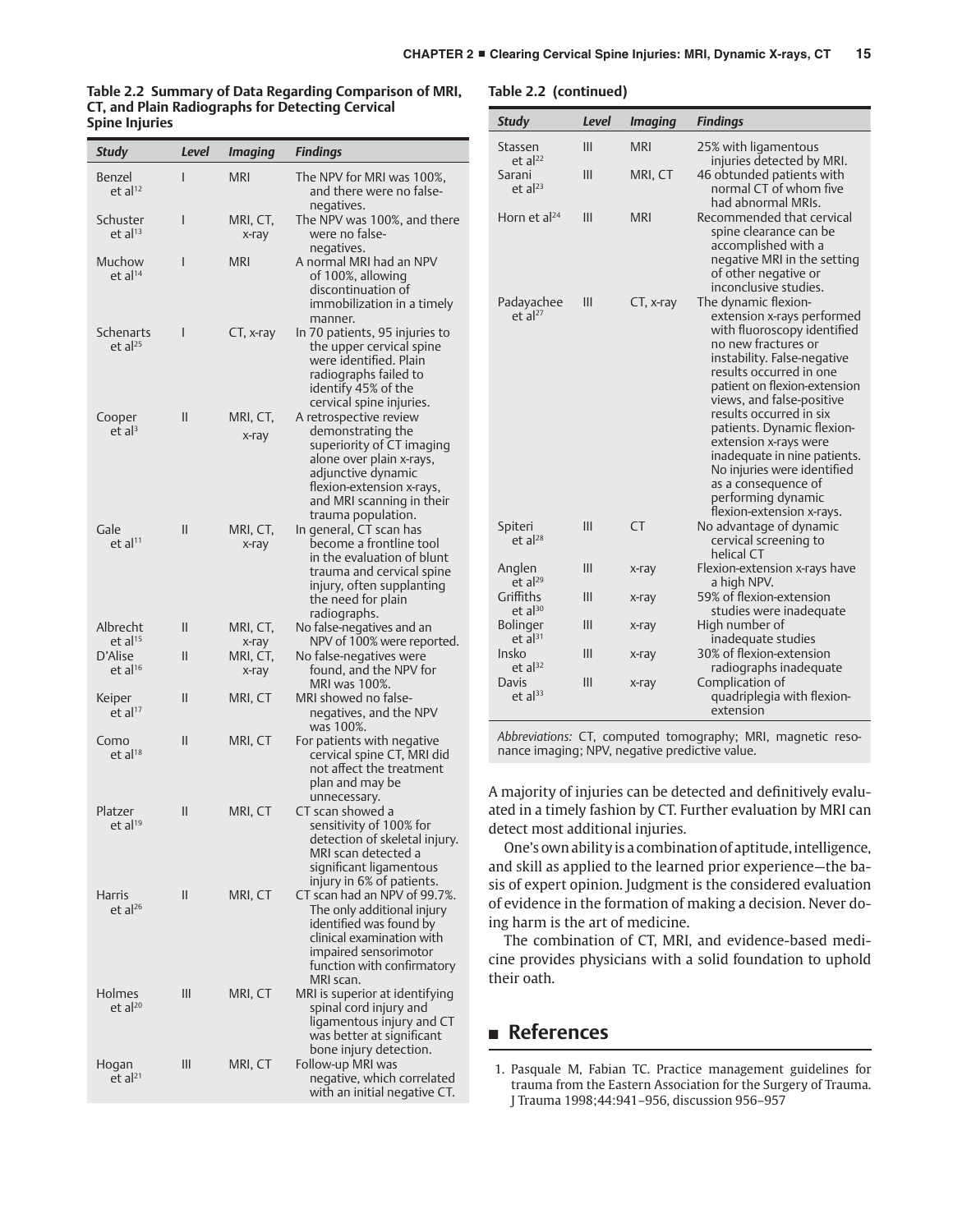- 2. Stiell IG, Clement CM, McKnight RD, et al. The Canadian C-spine rule versus the NEXUS low-risk criteria in patients with trauma. N Engl J Med 2003;349:2510–2518
- 3. Cooper DJ, Ackland HM. Clearing the cervical spine in unconscious head injured patients: the evidence. Crit Care Resusc 2005;7:181–184
- 4. Ackland HM, Cooper DJ, Cooper JD, Malham GM, Kossmann T. Factors predicting cervical collar-related decubitus ulceration in major trauma patients. Spine (Phila Pa 1976) 2007;32:423–428
- 5. Chendrasekhar A, Moorman DW, Timberlake GA. An evaluation of the effects of semirigid cervical collars in patients with severe closed head injury. Am Surg 1998;64:604–606
- 6. Powers J, Daniels D, McGuire C, Hilbish C. The incidence of skin breakdown associated with use of cervical collars. J Trauma Nurs 2006;13:198–200
- 7. Hunt K, Hallworth S, Smith M. The effects of rigid collar placement on intracranial and cerebral perfusion pressures. Anaesthesia 2001;56:511–513
- 8. Mobbs RJ, Stoodley MA, Fuller J. Effect of cervical hard collar on intracranial pressure after head injury. ANZ J Surg 2002;72: 389–391
- 9. Stelfox HT, Velmahos GC, Gettings E, Bigatello LM, Schmidt U. Computed tomography for early and safe discontinuation of cervical spine immobilization in obtunded multiply injured patients. J Trauma 2007;63:630–636
- 10. Webber-Jones JE, Thomas CA, Bordeaux RE Jr. The management and prevention of rigid cervical collar complications. Orthop Nurs 2002;21:19–25, quiz 25–27
- 11. Gale SC, Gracias VH, Reilly PM, Schwab CW. The inefficiency of plain radiography to evaluate the cervical spine after blunt trauma. J Trauma 2005;59:1121–1125
- 12. Benzel EC, Hart BL, Ball PA, Baldwin NG, Orrison WW, Espinosa MC. Magnetic resonance imaging for the evaluation of patients with occult cervical spine injury. J Neurosurg 1996;85: 824–829
- 13. Schuster R, Waxman K, Sanchez B, et al. Magnetic resonance imaging is not needed to clear cervical spines in blunt trauma patients with normal computed tomographic results and no motor deficits. Arch Surg 2005;140:762–766
- 14. Muchow RD, Resnick DK, Abdel MP, Munoz A, Anderson PA. Magnetic resonance imaging (MRI) in the clearance of the cervical spine in blunt trauma: a meta-analysis. J Trauma 2008;64: 179–189
- 15. Albrecht RM, Kingsley D, Schermer CR, Demarest GB, Benzel EC, Hart BL. Evaluation of cervical spine in intensive care patients following blunt trauma. World J Surg 2001;25:1089–1096
- 16. D'Alise MD, Benzel EC, Hart BL. Magnetic resonance imaging evaluation of the cervical spine in the comatose or obtunded trauma patient. J Neurosurg 1999;91(1, Suppl):54–59
- 17. Keiper MD, Zimmerman RA, Bilaniuk LT. MRI in the assessment of the supportive soft tissues of the cervical spine in acute trauma in children. Neuroradiology 1998;40:359–363
- 18. Como JJ, Thompson MA, Anderson JS, et al. Is magnetic resonance imaging essential in clearing the cervical spine in obtunded patients with blunt trauma? J Trauma 2007;63:544–549
- 19. Platzer P, Jaindl M, Thalhammer G, et al. Clearing the cervical spine in critically injured patients: a comprehensive C-spine protocol to avoid unnecessary delays in diagnosis. Eur Spine J 2006;15:1801–1810
- 20. Holmes JF, Mirvis SE, Panacek EA, Hoffman JR, Mower WR, Velmahos GC; NEXUS Group. Variability in computed tomography and magnetic resonance imaging in patients with cervical spine injuries. J Trauma 2002;53:524–529, discussion 530
- 21. Hogan GJ, Mirvis SE, Shanmuganathan K, Scalea TM. Exclusion of unstable cervical spine injury in obtunded patients with

blunt trauma: is MR imaging needed when multi-detector row CT findings are normal? Radiology 2005;237:106–113

- 22. Stassen NA, Williams VA, Gestring ML, Cheng JD, Bankey PE. Magnetic resonance imaging in combination with helical computed tomography provides a safe and efficient method of cervical spine clearance in the obtunded trauma patient. J Trauma 2006;60:171–177
- 23. Sarani B, Waring S, Sonnad S, Schwab CW. Magnetic resonance imaging is a useful adjunct in the evaluation of the cervical spine of injured patients. J Trauma 2007;63:637–640
- 24. Horn EM, Lekovic GP, Feiz-Erfan I, Sonntag VK, Theodore N. Cervical magnetic resonance imaging abnormalities not predictive of cervical spine instability in traumatically injured patients. Invited submission from the Joint Section Meeting on Disorders of the Spine and Peripheral Nerves, March 2004. J Neurosurg Spine 2004;1:39–42
- 25. Schenarts PJ, Diaz J, Kaiser C, Carrillo Y, Eddy V, Morris JA Jr. Prospective comparison of admission computed tomographic scan and plain films of the upper cervical spine in trauma patients with altered mental status. J Trauma 2001;51:663–668, discussion 668–669
- 26. Harris TJ, Blackmore CC, Mirza SK, Jurkovich GJ. Clearing the cervical spine in obtunded patients. Spine (Phila Pa 1976) 2008;33:1547–1553
- 27. Padayachee L, Cooper DJ, Irons S, et al. Cervical spine clearance in unconscious traumatic brain injury patients: dynamic flexion-extension fluoroscopy versus computed tomography with three-dimensional reconstruction. J Trauma 2006;60: 341–345
- 28. Spiteri V, Kotnis R, Singh P, et al. Cervical dynamic screening in spinal clearance: now redundant. J Trauma 2006;61:1171-1177, discussion 1177
- 29. Anglen J, Metzler M, Bunn P, Griffiths H. Flexion and extension views are not cost-effective in a cervical spine clearance protocol for obtunded trauma patients. J Trauma 2002;52:54–59
- 30. Griffiths HJ, Wagner J, Anglen J, Bunn P, Metzler M. The use of forced flexion/extension views in the obtunded trauma patient. Skeletal Radiol 2002;31:587–591
- 31. Bolinger B, Shartz M, Marion D. Bedside fluoroscopic flexion and extension cervical spine radiographs for clearance of the cervical spine in comatose trauma patients. J Trauma 2004;56: 132–136
- 32. Insko EK, Gracias VH, Gupta R, Goettler CE, Gaieski DF, Dalinka MK. Utility of flexion and extension radiographs of the cervical spine in the acute evaluation of blunt trauma. J Trauma 2002;53:426–429
- 33. Davis JW, Kaups KL, Cunningham MA, et al. Routine evaluation of the cervical spine in head-injured patients with dynamic fluoroscopy: a reappraisal. J Trauma 2001;50:1044-1047
- 34. Freedman I, van Gelderen D, Cooper DJ, et al. Cervical spine assessment in the unconscious trauma patient: a major trauma service's experience with passive flexion-extension radiography. J Trauma 2005;58:1183–1188
- 35. Hanson JA, Blackmore CC, Mann FA, Wilson AJ. Cervical spine injury: a clinical decision rule to identify high-risk patients for helical CT screening. AJR Am J Roentgenol 2000;174:713–717
- 36. Barba CA, Taggert J, Morgan AS, et al. A new cervical spine clearance protocol using computed tomography. J Trauma 2001;51:652–656, discussion 656–657
- 37. Kihiczak D, Novelline RA, Lawrason JN, Ptak T, Rhea JT, Sacknoff R. Should an MR scan be performed routinely after a normal clearance CT scan in the trauma patient? Experience with 59 cases. Emerg Radiol 2001;8:276–278
- 38. "The Hippocratic Oath." National Institutes of Health. Available at http://www.nlm.nih.gov/hmd/greek/greek\_oath.html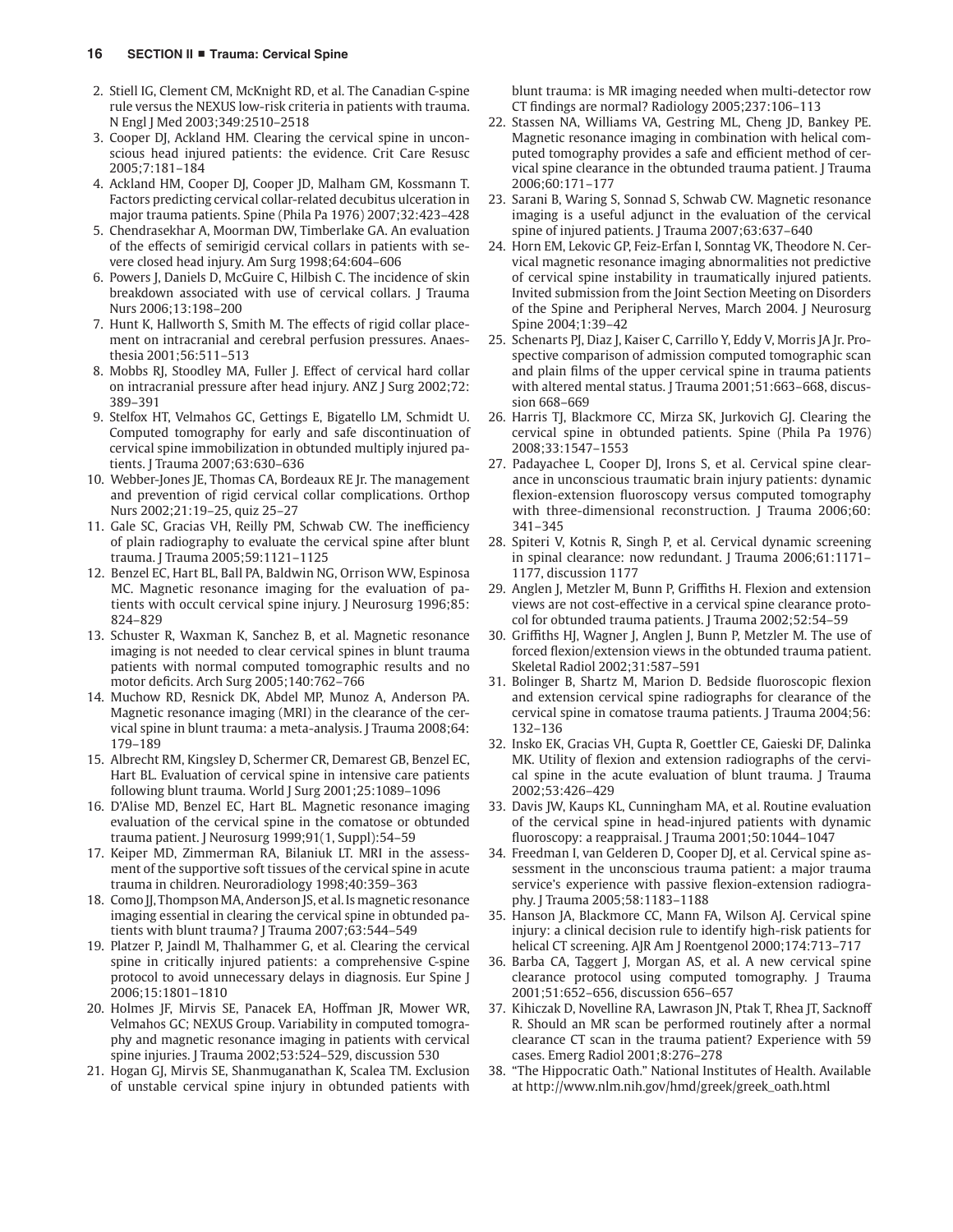# *Type II Odontoid Fractures: Operative versus Nonoperative Management*

**3**

*ANDREW J. SCHOENFELD AND CHRISTOPHER M. BONO*

Odontoid fractures have posed a challenge to spine surgeons since they were first recognized in the early twentieth century.1 The incidence of odontoid process fractures has increased substantially within recent years, with current estimations indicating that they account for up to 15% of all cervical spine injuries.<sup>2,3</sup> Odontoid fractures are traditionally classified using the system described by Anderson and D'Alonzo,<sup>4</sup> with type II fractures (which occur at the waist of the odontoid process) found to be most common (**Fig. 3.1**).2,3,5,6 Unfortunately, type II odontoid injuries are often unstable and have a predisposition toward displacement and nonunion, especially in the geriatric population.

Odontoid fractures occur most commonly as the result of falls or motor vehicle accidents and present in a bimodal age distribution in young adults and elderly patients.<sup>2,3,5,7</sup> In the elderly, odontoid fractures represent the most common cervical injury in patients over the age of 70 years. These injuries are also the most common overall spine fracture in individuals over 80 years. Furthermore, as the North American population continues to age, the incidence of such fractures is predicted to increase. Historically, 50% mortality rates for odontoid fractures have been reported in the past, though modern advances in diagnosis and treatment have reduced the general rate to 4 to 11%.<sup>8</sup>

The mechanism of injury differs among the two bimodal groups most affected. In young patients, the injury is usually the result of high-energy trauma. In the elderly, the mechanism is typically a low-energy fall. Each presents a unique set of challenges to the treating spine surgeon. Younger individuals with odontoid fractures often present with associated injuries that complicate their care. Elderly patients are more likely to present with an isolated fracture, but medical comorbidities and lower functional reserves adversely impact outcomes. These disparate factors culminate in a relatively high complication rate for both populations, including permanent loss of function and, in some instances, death.

Management options for odontoid fractures have expanded along with advances in imaging and surgical technologies over the last 25 years.<sup>3,7-10</sup> The ideal treatment modality for such injuries, however, has not been established.<sup>3,7,9</sup> This may be attributed to the absence of a scientifically rigorous, prospective investigation comparing treatment options.<sup>3,7</sup> Additionally, it is difficult to fashion uniform treatment recommendations based on the current literature, which consists of mostly small, retrospective reports describing outcomes for disparate populations with substantial heterogeneity (**Table 3.1**).

Potential treatments for patients with odontoid fractures include nonoperative external immobilization in a cervical orthosis, or halo vest, internal fixation via an odontoid screw, or atlantoaxial arthrodesis from a posterior approach. A rigid cervical orthosis can be used to immobilize nondisplaced odontoid fractures and facilitate healing. Due to the high pseudarthrosis rate associated with these injuries, however, many have advocated the use of a halo vest. Halo vest immobilization can also be utilized to maintain alignment in displaced odontoid fractures once they have been reduced.

Posterior C1–C2 arthrodesis may be performed in most instances in which surgical treatment is indicated for odontoid fractures. Historically, a variety of procedures have been performed to effect posterior cervical stabilization. In recent years, the C1 lateral mass–C2 isthmus screw technique has gained popularity because it does not require preoperative reduction (as is needed with a C1–C2 transarticular screw) and can be used to intraoperatively reduce odontoid fractures (**Fig. 3.2**).9,10 Since its description in 1989, the potentially minimally invasive technique of anterior odontoid screw fixation has also gained popularity.<sup>11</sup> An anterior odontoid screw enables direct osteosynthesis at the fracture site and potentially reduces the limitations associated with loss of head rotation.<sup>2,3,7,9,11</sup>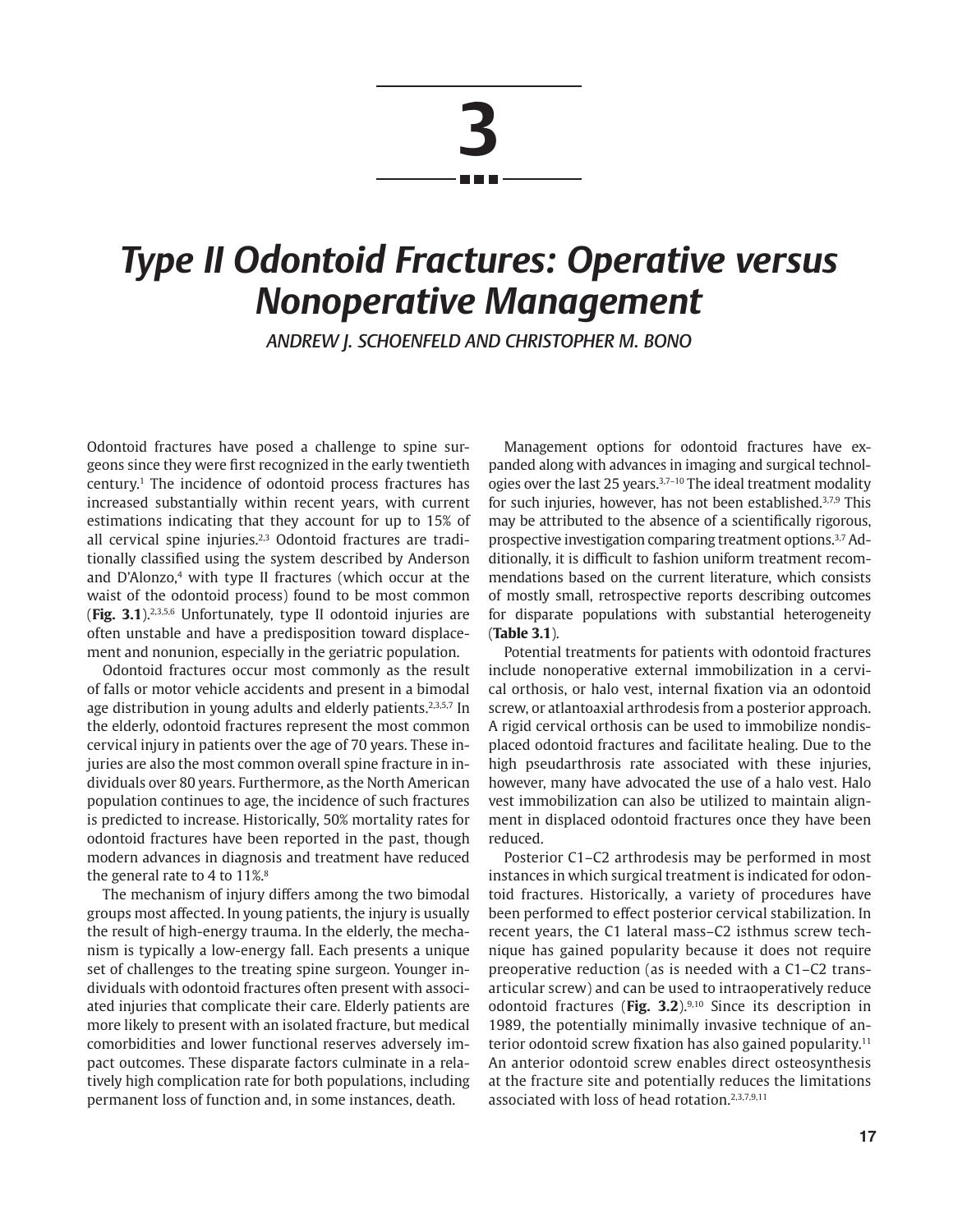

**A–C**

**Fig. 3.1** The Anderson and D'Alonzo classification system for odontoid fractures. **(A)** Type I fractures are avulsions off the odontoid tip, while types II and III fractures represent fractures at the **(B)** waist of the odontoid and **(C)** C2 vertebral body, respectively.

In terms of indications and optimal patient selection, however, most management options have been incompletely characterized, particularly in regard to the elderly. At the present time, the optimal treatment for these injuries remains controversial, and recommendations continue to evolve within the context and limitations of published reports. Specifically, controversy still exists regarding the choice of operative versus nonoperative management, the role of halo-vest immobilization, and the merits of anterior screw fixation versus posterior fusion.

#### **Table 3.1 Level of Evidence of Published Studies**

| Level | <b>Studies</b> | <b>Number of</b> Study Type                           |
|-------|----------------|-------------------------------------------------------|
|       | O              | Prospective, randomized, controlled<br>trial $(0)$    |
| Ш     |                | Prospective series $(1)^{29}$                         |
| Ш     | 28             | Case-controlled                                       |
|       |                | study (14) <sup>6,14,15,17-20,24,27,30,31,35-37</sup> |
|       |                | Retrospective                                         |
|       |                | series (11) <sup>5,11-13,16,23,25,28,32-34</sup>      |
|       |                | Systematic review $(3)^{7,21,26}$                     |
|       |                |                                                       |

# ■ Operative versus Nonoperative **Management**

The level of evidence of comparative studies published in the literature is summarized in **Table 3.2**.

# **Level I Evidence**

There is no level I evidence available regarding this topic.

#### **Level II Evidence**

There is no level II evidence available regarding this topic.

# **Level III Evidence**

There is a variety of level III data evaluating the results of nonoperative management, and comparing outcomes between patients treated conservatively and those receiving surgery. Unfortunately, there are no prospective reports.

Govender et al reported outcomes in 183 patients with odontoid fractures treated solely with external cervical orthoses.12 The average age of the patients in this series was 36.7 years, and no patients were over age 65. Union was achieved in only 54% of those patients with type II odon-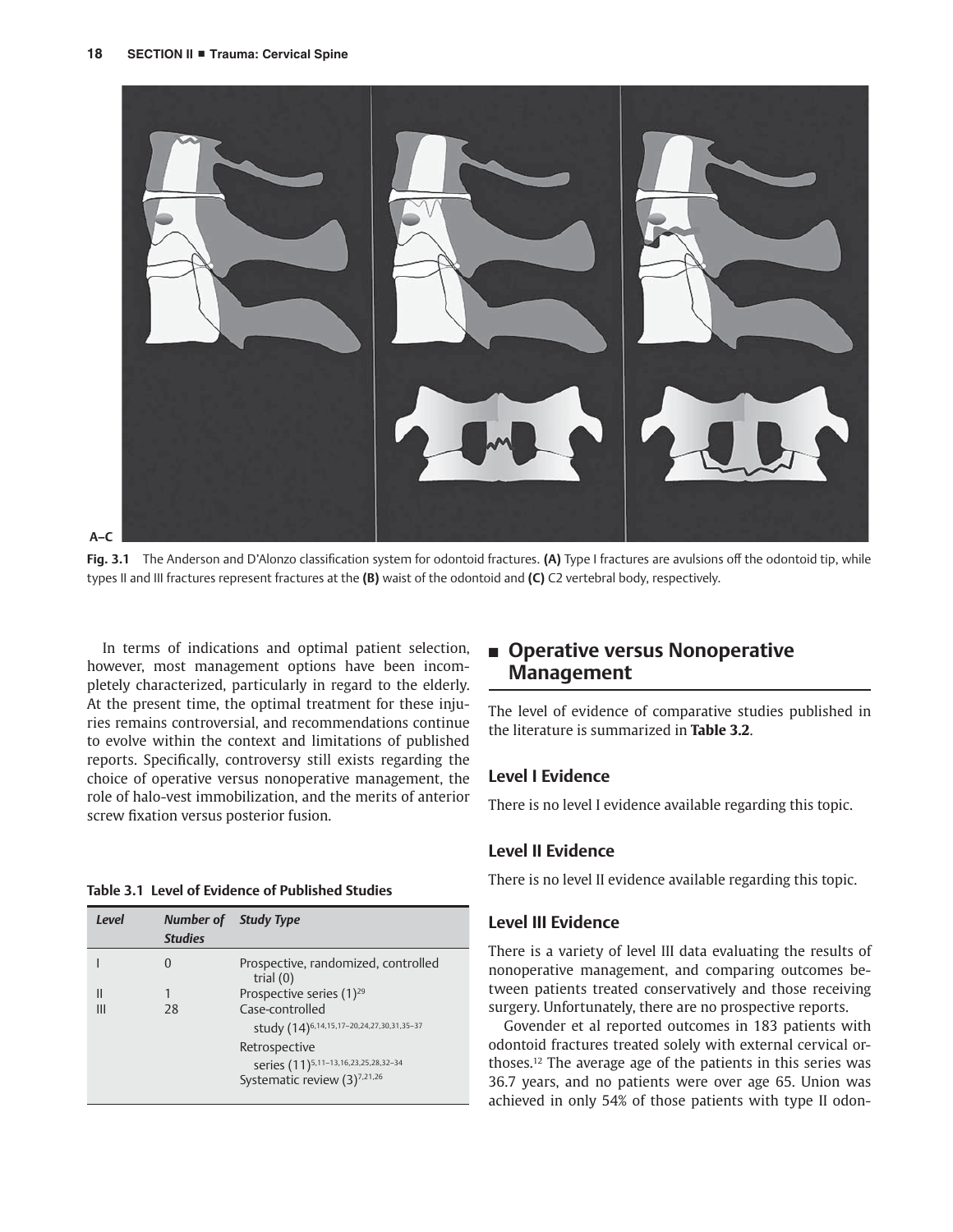

**Fig. 3.2** Lateral radiograph of a construct using C1 lateral mass–C2 isthmus screws for reduction and fixation of a posteriorly displaced odontoid fracture.

toid fractures, but the presence of successful healing was not found to have an impact on clinical outcome.

Koech et al examined results in 42 elderly patients (median age of 80) treated conservatively with cervical orthoses or halo-thoracic immobilization.<sup>13</sup> Radiographic evidence of healing was present in 50% of patients treated in collars, whereas union was evident in only 37.5% of those immobilized in a halo-thoracic vest. Once again, radiographic union was not found to correlate with clinical outcome, and the authors affirmed that stability, as detected by flexionextension radiographs, was present in 90% and 100% of those treated with cervical collars and halo vests, respectively.13

Greene and colleagues reported outcomes for 120 consecutive patients with type II odontoid fractures treated conservatively at a single center.<sup>5</sup> In this cohort, with an average patient age of 41, the authors documented a 28% nonunion rate with conservative management. Comparable rates of healing have also been reported in the conservative treatment arms of several other studies, including those of Ziai and Hurlbert (24% nonunion rate),<sup>14</sup> Clark and White (34% nonunion rate),<sup>15</sup> Seybold and Bayley (35% nonunion rate),<sup>6</sup> and Hanigan et al (45% nonunion rate).16 It is noteworthy that in the report of Clark and White nonoperative management in a cervical orthosis was found to have no advantage over no treatment.<sup>15</sup>

Several level III studies have also directly compared external immobilization with operative intervention. One of the earliest investigations was that of Clark and White, which investigated outcomes in 96 patients with an average age of 43 years.15 These authors found that anterior or posterior surgery resulted in a higher healing rate and fewer complications than immobilization in a halo vest. In this study, successful union was appreciated in 96% of patients treated surgically compared with 66% of those treated with halothoracic immobilization.

Seybold and Bayley reviewed outcomes in 37 patients treated with either posterior fusion or external immobilization for the treatment of their type II odontoid fractures.<sup>6</sup> Complication rates and pain scores were found to be higher and fusion rates lower in those treated with a halo vest. Surgically treated patients also had better functional outcome scores, though not statistically significant except in those patients over the age of 60 years.<sup>6</sup>

Ziai and Hurlbert compared outcomes in 93 patients treated with operative or nonoperative management.<sup>14</sup> Successful healing occurred in 100% of those patients who received surgery. Seventy-six percent of those managed nonoperatively went on to heal their fractures, although this value was found to be lower (50%) in patients over the age of 65. A similar pattern among geriatric patients has

| <b>Study</b>                        | Level | <b>Treatment Groups</b>                                                                               | <b>Conclusions</b>                                                                                                                                                                            |
|-------------------------------------|-------|-------------------------------------------------------------------------------------------------------|-----------------------------------------------------------------------------------------------------------------------------------------------------------------------------------------------|
| Clark and White <sup>15</sup>       | III   | Surgery (anterior or<br>posterior) versus<br>conservative (halo<br>or collar)                         | • Successful fusion appreciated in 96% of surgical patients<br>versus 66% of those treated in a halo.<br>• Cervical orthosis reported to have no advantage over no<br>treatment.              |
| Seybold and Bayley <sup>6</sup>     | III   | Posterior fusion versus<br>halo.                                                                      | • Higher complication rate, and lower rate of fusion, in the<br>halo group<br>• Surgery conferred a better result, especially in patients over<br>age 60.                                     |
| $Z$ iai and Hurlbert <sup>14</sup>  | III   | Surgery (anterior or<br>posterior) versus<br>cervical collar                                          | • 100% fusion rate for patients treated surgically<br>• Cervical collar resulted in 76% success rate.<br>• Only 50% of elderly patients treated in a collar derived a<br>satisfactory result. |
| Shears and Armitstead <sup>21</sup> | III   | Systematic review of<br>surgery (anterior<br>or posterior) versus<br>conservative (halo<br>or collar) | • No strong evidence exists to support the notion that surgi-<br>cal management confers a better outcome on patients.                                                                         |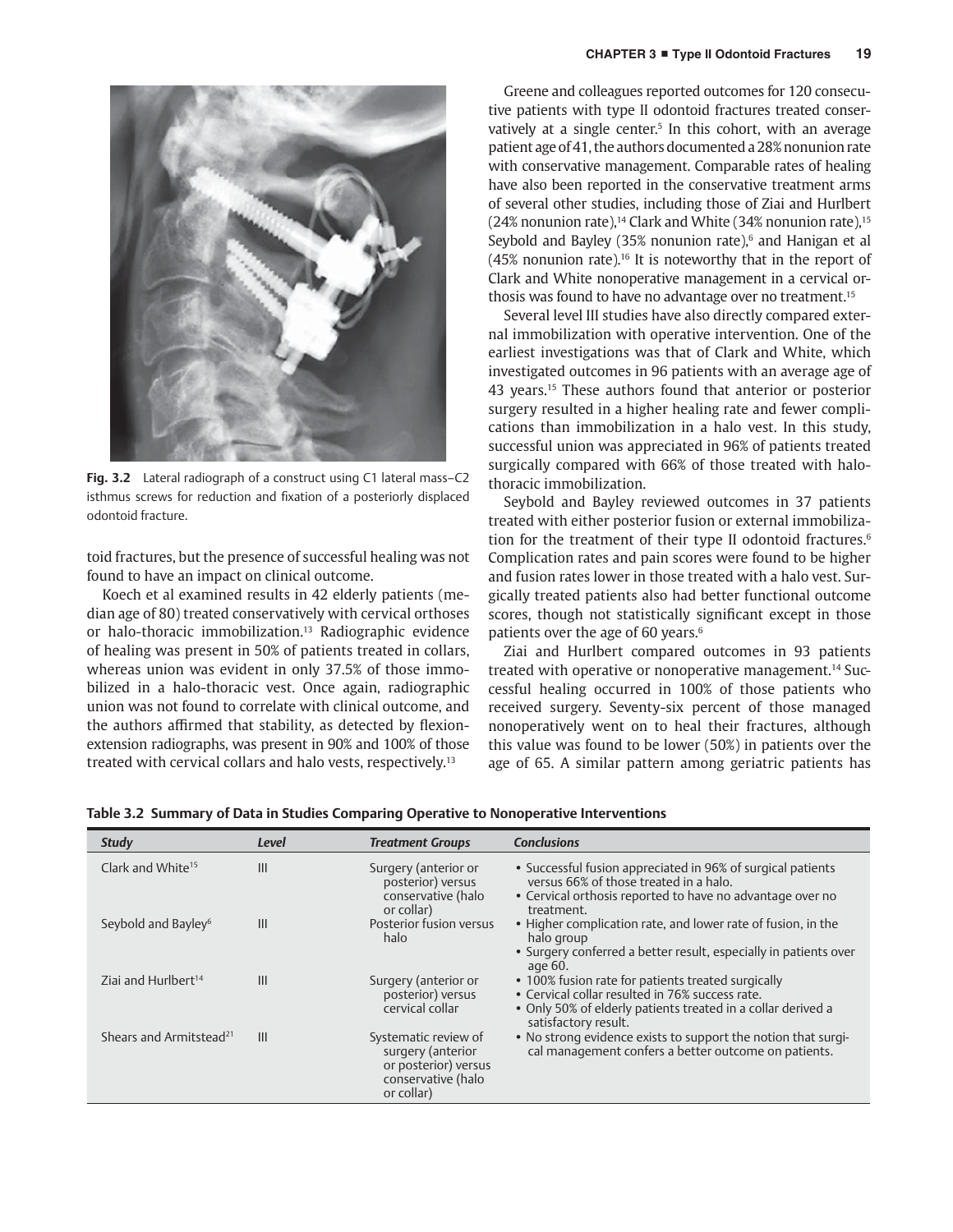been appreciated in other studies as well,<sup>16-18</sup> with older patients prone to a higher rate of nonunion, complications, and mortality, especially when treated with halo-thoracic vests.19,20 Furthermore, a recent investigation has documented a high complication rate as well as increased mortality among elderly patients regardless of intervention.18

In an effort to synthesize evidence-based recommendations from the available literature, Shears and Armitstead sought to conduct a systematic review comparing surgery with nonoperative management as treatment for odontoid fractures.<sup>21</sup> These authors were unable to identify any randomized or prospective investigations addressing the treatment of odontoid fractures. They concluded at the time of their writing that there was no strong evidence that surgical management of odontoid fractures confers a better outcome on patients.

# **Summary of Data**

Currently no high-level evidence exists to support operative or nonoperative management as the ideal treatment for patients with type II fractures of the odontoid. Based on the limited data available, both external immobilization and operative fixation remain treatment options.5,7,12–21 Unfortunately, most investigations comparing operative to nonoperative management have not utilized the most current surgical techniques. Although several studies document a higher fusion rate with surgical fixation, there is limited evidence that the presence of nonunion adversely impacts outcome.6,12 Halo fixation may be poorly tolerated in the elderly, with an associated high complication and mortality rate.19,20 Nonetheless, poor outcomes have been documented for elderly patients in multiple reports regardless of treatment modality.<sup>3,6,16-18</sup>

#### **Pearls**

- Operative and nonoperative interventions are both viable treatment options for patients with type II odontoid fractures.
- A higher fusion rate can be attained with surgical fixation.
- Complication and mortality rates are higher in elderly patients regardless of intervention.

# **The Role of Halo-Vest Immobilization** ■

External immobilization with the use of a halo-thoracic vest is indicated for patients with displaced, or nondisplaced, type II odontoid fractures.<sup>22</sup> In the event of a displaced fracture, the halo ring can first be utilized to facilitate a traction reduction followed by application of the vest. Halo-thoracic immobilization may be contraindicated in instances where a reduction cannot be obtained or maintained sufficiently utilizing closed techniques. Additionally, the device is also contraindicated in cases of cranial fracture or severe chest

trauma.22 Nearly all of the evidence for the efficacy of halovest application in the treatment of type II odontoid fractures is level III data.

# **Level I Evidence**

There is no level I evidence available regarding this topic.

# **Level II Evidence**

There is no level II evidence available regarding this topic.

# **Level III Evidence**

Several level III studies have reported outcomes for patients with type II odontoid fractures treated with halo-vest immobilization. In a retrospective review, Platzer et al reported outcomes for 90 patients treated with halo-thoracic vests for odontoid fractures.<sup>23</sup> The average age of patients in this series was 69 years. Successful healing was documented in 84% of patients, and 83% returned to their preinjury activity level. In this study, the risk of nonunion was found to be influenced by patient age at the time of injury, degree of fracture displacement, loss of reduction, and treatment delay.<sup>23</sup> Comparable high rates of healing have also been reported in the works of Kontautas et al (92% healing)<sup>24</sup> and Vieweg and Schultheiss (85% healing).25

Despite these findings, however, many reports exist documenting lower success rates for halo-vest immobilization, particularly in elderly individuals. In a review of the literature, Traynelis found a wide variation in terms of the reported success rate for halo-thoracic immobilization.26 Overall healing rates varied from 0 to 89%, with an average of 70%.

A recent study from Lennarson et al documented a success rate of 66% for patients with type II odontoid fractures treated with halo-thoracic vests.27 In this investigation, however, the healing rate was found to decrease to 41% in those individuals over the age of 50 years. Koivikko and colleagues documented a 46% rate of healing in 69 patients treated with halo vests.<sup>28</sup> The average age in this series was 57.5 years. Koivikko et al reported that the risk of nonunion was influenced by age greater than 65 years, fracture gap greater than 1 mm, posterior displacement greater than 5 mm, loss of reduction, and treatment delay.<sup>28</sup>

Koech et al documented satisfactory outcomes in a series of 32 elderly patients managed with halothoracic vests.<sup>13</sup> They demonstrated a 62% incidence of nonunion, although the lack of healing was not found to correlate with fracture stability and functional results. Tashjian and colleagues documented a 66% rate of complications and 42% mortality for elderly patients with odontoid fractures treated in halovests.19 In this series, complications included deep venous thrombosis, pulmonary embolism, pneumonia, and cardiac arrest. Similar findings were also documented in the report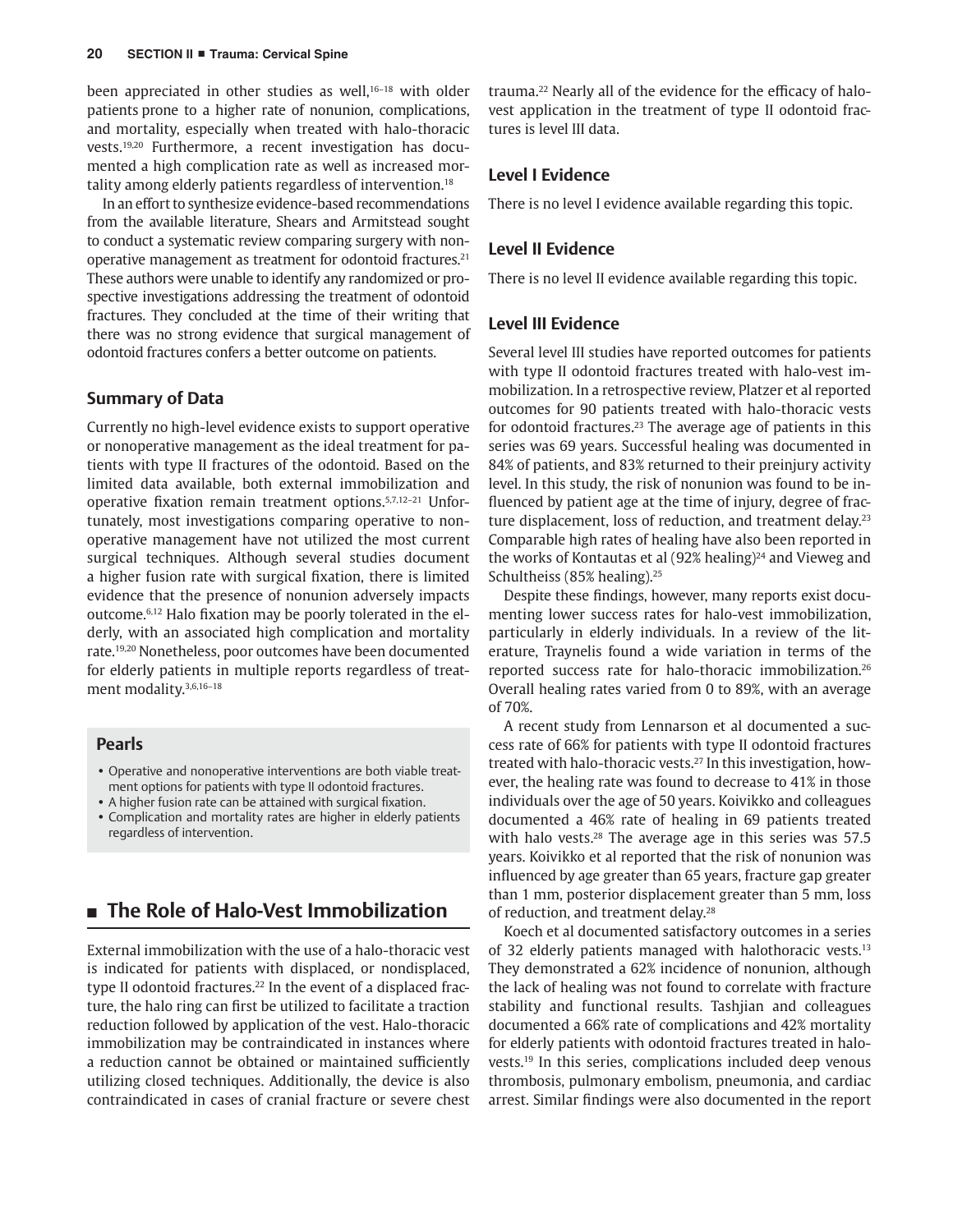of Majercik et al, who likened halo-vest immobilization in the elderly to a "death sentence."20

#### **Summary of Data**

No high-level evidence exists to support the use of halo-vest immobilization for the treatment of cervical spine injuries. Numerous level III studies in the literature report satisfactory outcomes among patients treated with halo-vests, although successful healing is documented in an average of 70% of cases.26 Many studies, however, maintain that successful healing does not necessarily correlate with outcome.<sup>13,26</sup> Degree of displacement, loss of reduction, treatment delay, and advanced patient age have all been found to increase the risk of nonunion.3,13,23,27,28 Additionally, complication and mortality rates have been found to increase in elderly patients treated with halo-vest immobilization.19,20 Although the literature continues to support the halo-vest as a viable option for patients with nondisplaced type II odontoid fractures, recent data caution against its use in patients over the age of 65.3,13,19,20,23,27,28

#### **Pearls**

- No high-level evidence exists supporting the use of halo-vest immobilization for type II fractures of the odontoid.
- Fracture displacement, loss of reduction, treatment delay, and advanced patient age have all been shown to increase the risk of poor outcomes with halo use.

# **Anterior versus Posterior Surgery** ■

Indications for surgical intervention for odontoid fractures include fracture displacement greater than 5 mm, angulation greater than 10 degrees, and the presence of a neurological deficit.<sup>2,3</sup> Surgical treatment options consist of direct osteosynthesis with anterior odontoid fixation, or posterior C1–C2 fusion.2,3,7,9 Posterior fusion can be utilized in nearly every case of odontoid fracture, whereas odontoid screws are contraindicated in oblique fractures that extend from anteroinferior to posterosuperior.<sup>2,3,7,9</sup> Odontoid screws may also be contraindicated in instances where a reduction cannot be achieved, in cases of cervical kyphosis, and in individuals whose body habitus (i.e., morbid obesity, or barrel-shaped chest) impedes the necessary trajectory for screw insertion. High-level studies comparing anterior to posterior techniques are lacking, although several level III studies support both anterior and posterior surgical interventions for type II odontoid fractures (**Table 3.3**).

#### **Level I Evidence**

There is no level I evidence available regarding this topic.

# **Level II Evidence**

One prospective study investigated outcomes among 11 patients with type II odontoid fractures treated with posterior atlantoaxial fusion using Brooks wiring.29 Average follow-up for patients was 1 year with a range of 6 months to 3.5 years. Ten patients successfully healed their odontoid fractures following surgery, whereas one patient went on to nonunion and eventually required anterior odontoid fixation.

#### **Level III Evidence**

Multiple retrospective studies have documented satisfactory healing rates (72 to 96%) for odontoid fractures treated with anterior odontoid screws. $11,30-35$  The average healing rate for patients in these series was 85%, although success rates are found to be reduced among elderly patients and those with osteoporosis.30,33–36 Complication and mortality rates are generally reported to be low for this technique, though higher in the elderly.<sup>11,30,33</sup>

**Table 3.3 Summary of Studies Directly Comparing Anterior to Posterior Surgical Techniques**

| <b>Study</b>                  | Level                     | <b>Conclusions</b>                                                                                                                                     |
|-------------------------------|---------------------------|--------------------------------------------------------------------------------------------------------------------------------------------------------|
| Smith et al <sup>9</sup>      | III                       | • Posterior fusion associated with increased blood loss<br>• Anterior odontoid screw increases risk of dysphagia, vocal<br>cord issues, and pneumonia. |
| Andersson et al <sup>30</sup> | III                       | • 100% fusion rate for posterior surgical techniques<br>• 28% nonunion for anterior odontoid fixation                                                  |
| Omeis et al <sup>36</sup>     | III                       | • In elderly patients the rate of radiographic union is low for<br>both techniques.<br>• Posterior fusion results in greater stability.                |
|                               |                           | • The presence of nonunion does not adversely impact<br>outcome.                                                                                       |
| Julien et al <sup>7</sup>     | Ш<br>(Review of Level III | • The rate of fracture healing is greater with anterior odontoid<br>fixation.                                                                          |
|                               | Studies)                  | • The current literature is insufficient and does not permit the<br>construction of definitive treatment quidelines.                                   |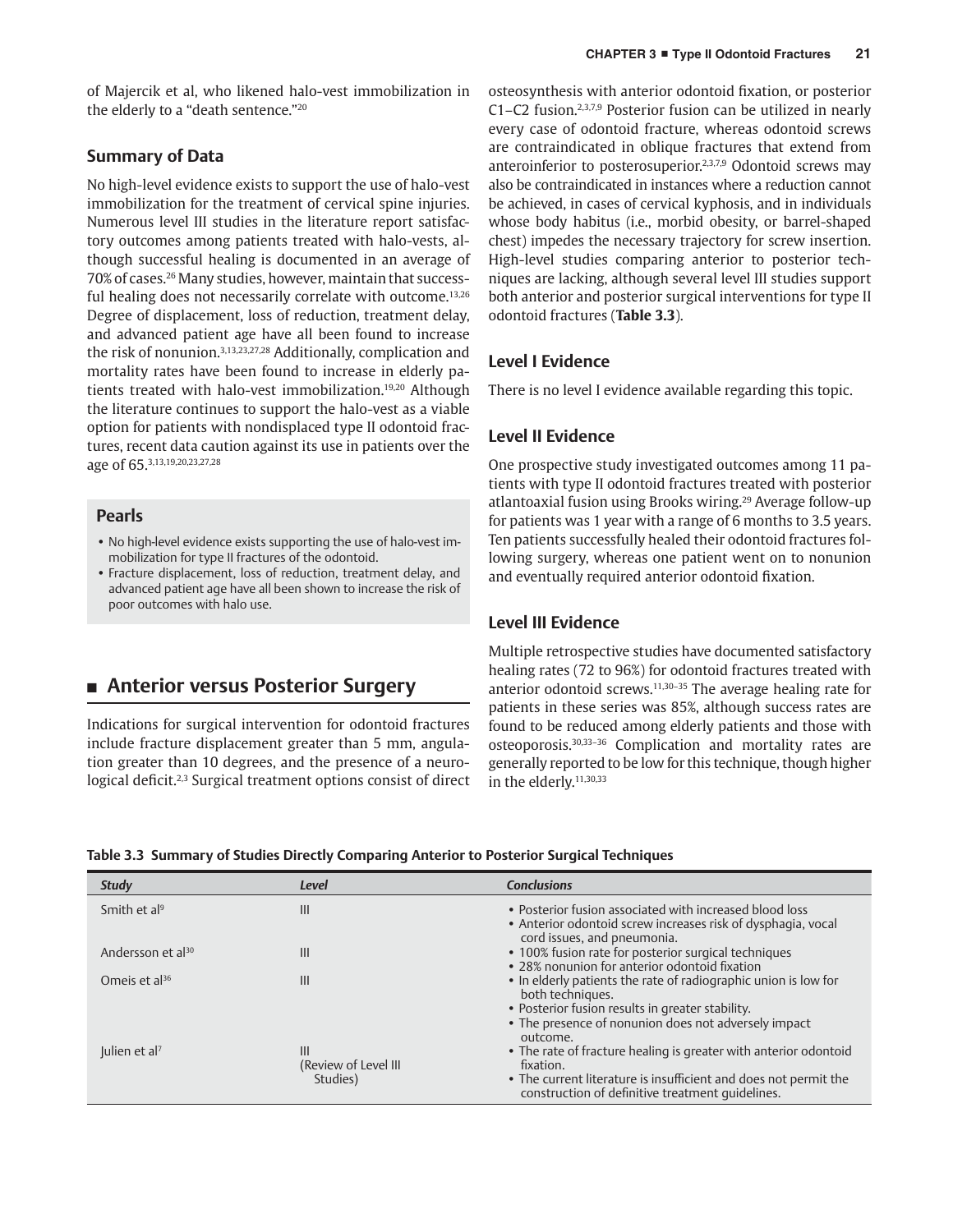Several studies have also documented high healing rates (approaching 100%) for odontoid fractures treated with posterior fusion.10,29,30,37 Other investigations, however, have reported fusion in ~75% of patients.7 Nonetheless, the success rate for posterior procedures appears to remain high irrespective of patient age, although complications and mortality increase among the elderly.29,37 For example, one investigation has documented 20% mortality for patients over the age of 60 treated with posterior fusion.29

Three level III studies have directly compared outcomes among patients with type II odontoid fractures treated with anterior or posterior surgery,9,30,36 and one systematic review of the literature has been performed.7 Andersson et al investigated healing rates in a series of patients treated with either posterior fusion or anterior odontoid fixation.<sup>30</sup> One hundred percent of patients treated with posterior fusion healed their fractures, while 28% of those treated with an anterior screw went on to nonunion.

Smith et al compared outcomes in 75 patients with type II odontoid fractures treated with either anterior or posterior surgical techniques.<sup>9</sup> The average age of the population in this series was 82 years. Surgical technique was not found to have a significant association with length of hospital stay or mortality. Posterior fusion was associated with a significantly greater blood loss, whereas anterior odontoid fixation was found to carry a significantly greater risk of dysphagia, vocal cord problems, and postoperative pneumonia.9 These authors also reported that, at their level-I academic institution, the prevalence of anterior odontoid fixation had diminished in favor of C1 lateral mass–C2 isthmus fixation within the last decade.

A similar investigation was conducted by Omeis et al, albeit in a smaller series of elderly individuals.<sup>36</sup> In the anterior odontoid screw group, radiographic evidence of union was evident in only 38% of patients, with 56% demonstrating stability. The posterior fusion group demonstrated healing in 31%, whereas stability was present in 69%. Nonetheless, radiographic evidence of union and stability was not correlated with outcome because 86% of patients in this study returned to their previous level of function.36

In an effort to compare results based on a meta-analysis of the literature, Julien and coworkers performed a systematic review of the available data.7 In this study, all data reviewed was considered to be level III evidence. Although the literature was deemed insufficient to establish treatment guidelines, they concluded that anterior odontoid fixation conferred an advantage in terms of fracture healing when compared with posterior fusion.7

#### **Summary of Data**

There is an absence of high-quality research supporting anterior or posterior surgical interventions for type II odontoid fractures. Satisfactory healing rates have been reported for both techniques, although the success rate for anterior odontoid screws may be slightly higher.7 Nonetheless, anterior surgical techniques have been associated with a greater risk of airway compromise and postoperative pneumonia.<sup>9</sup> Additionally, complications and mortality rate have been found to increase in the elderly, regardless of surgical technique, although age and the presence of osteoporosis may have a greater impact on anterior odontoid fixation.<sup>30,33,34,36</sup> At the present time, both anterior and posterior techniques remain appropriate treatment options, as there is insufficient evidence to support just one approach.

#### **Pearls**

- Satisfactory healing rates have been reported for both anterior and posterior surgical techniques.
- The success rate for anterior odontoid fixation may be higher.
- Anterior odontoid fixation carries a greater risk of airway compromise and postoperative pneumonia.

# ■ Consensus Statements

There are no society or study group consensus statements regarding operative or nonoperative intervention, the use of halo-vest immobilization, or anterior versus posterior approaches for the treatment of type II odontoid fractures.

# **Conclusions** ■

There is a paucity of high-quality evidence capable of informing treatment in type II fractures of the odontoid. Based on a comprehensive analysis of the available literature cervical orthoses, halo-vest immobilization, and anterior and posterior surgical techniques are all viable treatment options. Immobilization in a cervical orthosis may be more appropriate for elderly patients or individuals with nondisplaced fractures. Halo-thoracic vests can be utilized for displaced fractures following stable reduction, while surgical intervention is most appropriate in the setting of displaced fractures or neurological compromise. Regardless of treatment modality, however, mortality rates and the incidence of complications can be expected to increase in geriatric patients.

# **References** ■

- 1. Boehler J. Fractures of the odontoid process. J Trauma 1965;5: 386–391
- 2. Chutkan NB, King AG, Harris MB. Odontoid fractures: evaluation and management. J Am Acad Orthop Surg 1997;5:199–204
- 3. Maak TG, Grauer JN. The contemporary treatment of odontoid injuries. Spine (Phila Pa 1976) 2006;31(11, Suppl):S53–S60, discussion S61
- 4. Anderson LD, D'Alonzo RT. Fractures of the odontoid process of the axis. J Bone Joint Surg Am 1974;56:1663–1674